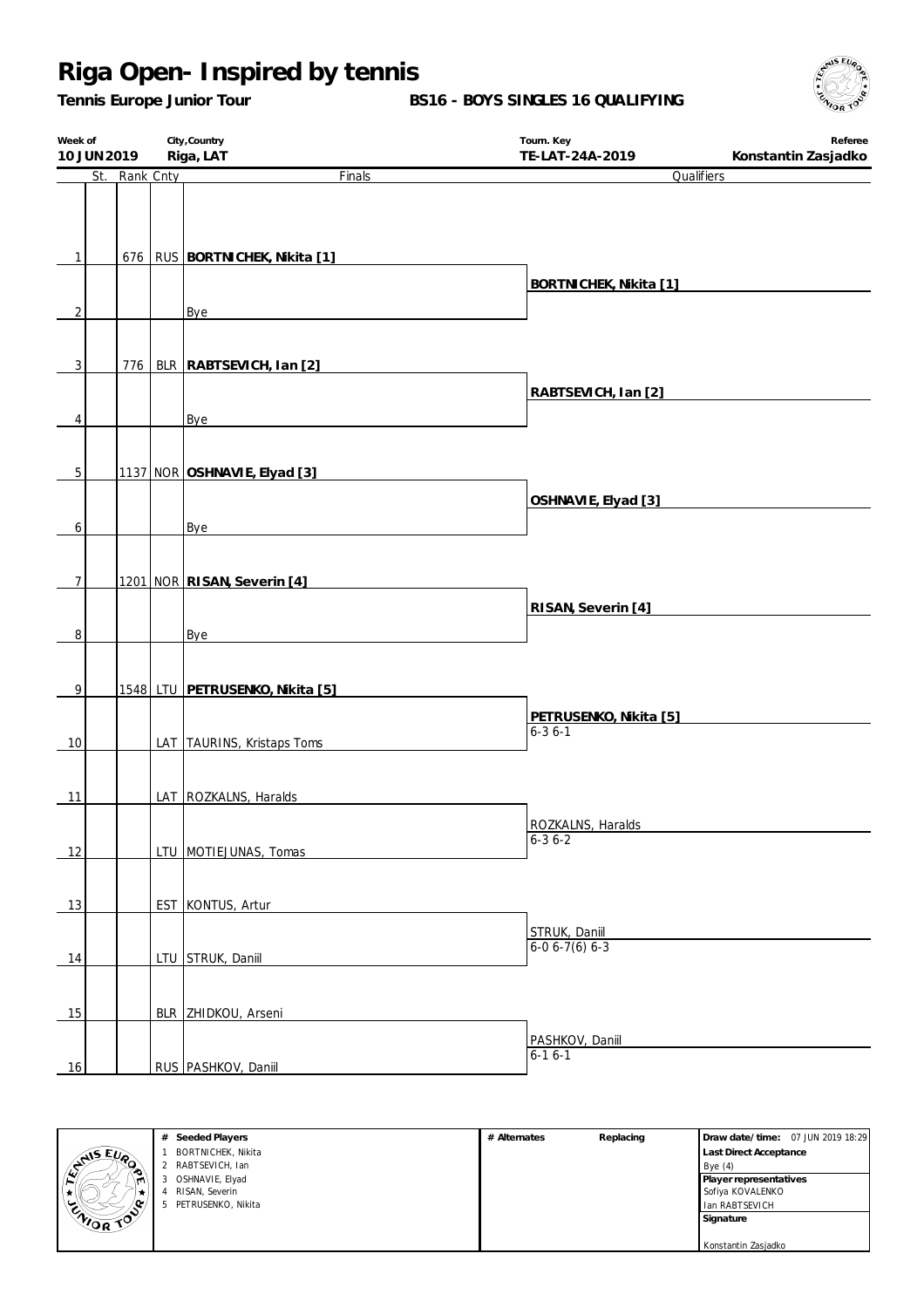*Tennis Europe Junior Tour*

**BS16 - BOYS SINGLES 16 MAINDRAW**



|                     | Week of<br>City, Country<br>Riga, LAT<br>10 JUN 2019 |           |            |                                                            |                                                  | Tourn. Key<br>TE-LAT-24A-2019          |                                         | Referee<br>Konstantin Zasjadko        |
|---------------------|------------------------------------------------------|-----------|------------|------------------------------------------------------------|--------------------------------------------------|----------------------------------------|-----------------------------------------|---------------------------------------|
|                     | St.                                                  | Rank Cnty |            | Round 1                                                    | Round 2                                          | Quarterfinals                          | Semifinals                              | Final                                 |
| 1<br>$\overline{2}$ |                                                      | 20<br>532 |            | LTU SABALIAUSKAS, A [1]<br><b>BLR   MATIYEVICH, Nikita</b> | SABALIAUSKAS, A [1]<br>$6 - 42 - 66 - 3$         |                                        |                                         |                                       |
| 3                   |                                                      |           |            | 1016 LAT SPAKS, Davids                                     |                                                  | SABALIAUSKAS, A [1]<br>$7-56-2$        |                                         |                                       |
| 4                   |                                                      | 277       |            | RUS USHAKOV, Alexander                                     | USHAKOV, Alexander<br>$6 - 26 - 3$               |                                        |                                         |                                       |
| 5 <sup>1</sup>      | Q                                                    |           |            | RUS   PASHKOV, Daniil                                      |                                                  |                                        | SABALIAUSKAS, A [1]                     |                                       |
| $6 \mid$            | WC                                                   | 433       |            | BLR   DUBROUSKI, Mikhail                                   | DUBROUSKI, Mikhail<br>$6 - 36 - 2$               |                                        | $6 - 46 - 4$                            |                                       |
| 7                   | Q                                                    |           |            | LAT   ROZKALNS, Haralds                                    |                                                  | DUBROUSKI, Mikhail<br>6-1 3-1 Ret.     |                                         |                                       |
| 8                   |                                                      | 165       |            | LTU STONKUS, D [7]                                         | STONKUS, D [7]<br>$6 - 16 - 0$                   |                                        |                                         |                                       |
| 9                   |                                                      | 64        |            | LTU BUTVILAS, Edas [4]                                     |                                                  |                                        |                                         | SABALIAUSKAS, A [1]<br>$6 - 46 - 4$   |
| 10                  |                                                      | 771       |            | LAT   FILIPENKO, Ruslans                                   | BUTVILAS, Edas [4]<br>$6 - 16 - 1$               |                                        |                                         |                                       |
| 11                  | <b>WC</b>                                            |           |            | GER   VOLNY, Leon                                          |                                                  | BUTVILAS, Edas [4]<br>$6 - 16 - 3$     |                                         |                                       |
| 12                  | Q                                                    |           |            | 1137   NOR   OSHNAVIE, Elyad                               | VOLNY, Leon<br>$6 - 26 - 3$                      |                                        |                                         |                                       |
| 13                  | Q                                                    |           |            | LTU STRUK, Daniil                                          |                                                  |                                        | SLIZEVICH, Yahor<br>$6 - 3$ 4 - 6 6 - 1 |                                       |
| 14                  |                                                      | 288       |            | LAT GALKINS, Nikolajs                                      | GALKINS, Nikolajs<br>$3-66-26-3$                 |                                        |                                         |                                       |
| 15                  |                                                      | 593       |            | BLR   SLIZEVICH, Yahor                                     |                                                  | SLIZEVICH, Yahor<br>$6 - 26 - 1$       |                                         |                                       |
| 16                  |                                                      | 164       |            | RUS CHOBANYAN, Erik [6] 6-1 6-4                            | SLIZEVICH, Yahor                                 |                                        |                                         |                                       |
| 17                  |                                                      | 174       |            | LTU   MICKUS, Tauras [8]                                   |                                                  |                                        |                                         | SABALIAUSKAS, A [1]<br>$2-67-6(4)6-1$ |
| 18                  | Q                                                    | 776       |            | BLR   RABTSEVICH, Ian                                      | MICKUS, Tauras [8]<br>$\overline{3.67.6(5)}$ 6-1 |                                        |                                         |                                       |
| 19                  |                                                      | 286       |            | KAZ KOLGANOV, Kirill                                       |                                                  | MICKUS, Tauras [8]<br>$7-6(3)$ 3-6 6-1 |                                         |                                       |
| 20                  | Q                                                    | 676       |            | RUS BORTNICHEK, Nikita                                     | KOLGANOV, Kirill<br>$6-7(4) 6-36-1$              |                                        |                                         |                                       |
| 21                  | WC                                                   |           |            | LAT   PETROVS, Pavels                                      |                                                  |                                        | VAITIEKUNAS, P [3]<br>$6 - 16 - 1$      |                                       |
| 22                  |                                                      | 326       |            | POL WLODARCZYK, Michal                                     | WLODARCZYK, Michal<br>$6 - 36 - 0$               |                                        |                                         |                                       |
| 23                  | Q                                                    |           |            | 1201 NOR RISAN, Severin                                    |                                                  | VAITIEKUNAS, P[3]<br>$6 - 06 - 3$      |                                         |                                       |
| 24                  |                                                      | 44        | <b>LTU</b> | VAITIEKUNAS, P [3]                                         | VAITIEKUNAS, P [3]<br>$6 - 06 - 0$               |                                        |                                         |                                       |
| 25                  |                                                      | 64        | LTU        | GAUBAS, Vilius [5]                                         |                                                  |                                        |                                         | GAUBAS, Vilius [5]<br>$7-56-4$        |
| 26                  |                                                      | 491       |            | FIN SOOME, Indrek                                          | GAUBAS, Vilius [5]<br>$6 - 46 - 3$               |                                        |                                         |                                       |
| 27                  |                                                      | 721       |            | RUS   PECHENKIN, Aleksei                                   |                                                  | GAUBAS, Vilius [5]<br>$6 - 16 - 1$     |                                         |                                       |
| 28                  |                                                      |           |            | 1704 LAT KUPFERS, Reinis                                   | PECHENKIN, Aleksei<br>$6 - 4$ 1 - 6 7 - 5        |                                        |                                         |                                       |
|                     |                                                      |           |            | 29 WC 1227 BLR FIADUTSIK, Nikita                           |                                                  |                                        | GAUBAS, Vilius [5]<br>7-6(3) 1-0 Ret.   |                                       |
| 30 <sup>1</sup>     | Q                                                    |           |            | 1548 LTU PETRUSENKO, Nikita                                | PETRUSENKO, Nikita<br>$7-56-2$                   | SNAIDERS, D [2]                        |                                         |                                       |
| 31                  |                                                      |           |            | 433   NOR   VILLANGER, Henrik                              |                                                  | $6 - 06 - 0$                           |                                         |                                       |
| 32                  |                                                      | 40        |            | LAT SNAIDERS, D [2]                                        | SNAIDERS, D [2]<br>$7-56-4$                      |                                        |                                         |                                       |

|                  |    |                      |                |           | www.tenniseurope.org              |
|------------------|----|----------------------|----------------|-----------|-----------------------------------|
|                  | #  | Seeded Players       | # Lucky Losers | Replacing | Draw date/time: 09 JUN 2019 18:14 |
|                  |    | SABALIAUSKAS, Ainius |                |           | Last Direct Acceptance            |
| $1/2$ $(1/2)$    |    | SNAIDERS, Daniils    |                |           | PECHENKIN, Aleksei (RUS)          |
| IM.              | 3  | VAITIEKUNAS, Pijus   |                |           | Player representatives            |
|                  |    | BUTVILAS, Edas       |                |           | Nikita PETRUSENKO                 |
|                  | 5. | GAUBAS, Vilius       |                |           | Ainius SABALIAUSKAS               |
| <b>ENIOR TOP</b> |    | 6 CHOBANYAN, Erik    |                |           | Signature                         |
|                  |    | STONKUS, Dominykas   |                |           |                                   |
|                  | 8  | MICKUS, Tauras       |                |           | Konstantin Zasjadko               |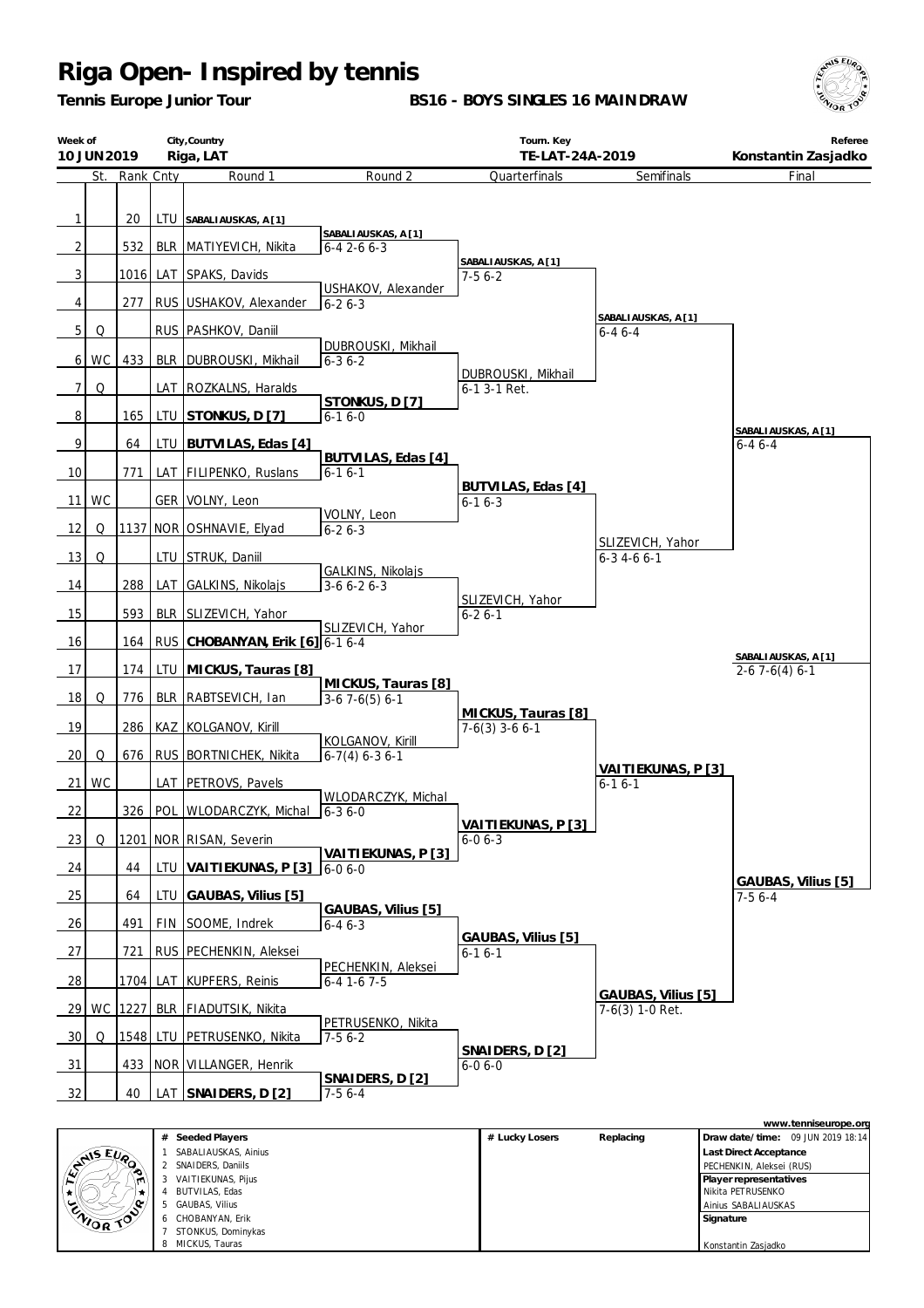*Tennis Europe Junior Tour*

**GS16 - GIRLS SINGLES 16 MAINDRAW**



| Week of                        | City, Country<br>Riga, LAT<br>10 JUN 2019 |            |                                 | Tourn. Key<br>TE-LAT-24A-2019        |                                      | Referee<br>Konstantin Zasjadko      |                    |
|--------------------------------|-------------------------------------------|------------|---------------------------------|--------------------------------------|--------------------------------------|-------------------------------------|--------------------|
| St.                            | Rank Cnty                                 |            | Round 1                         | Round <sub>2</sub>                   | Quarterfinals                        | Semifinals                          | Final              |
| $\mathbf{1}$<br>$\overline{2}$ | 75                                        | ltu        | TVERIJONAITE, E [1]<br>Bye      | TVERIJONAITE, E [1]                  |                                      |                                     |                    |
| 3                              | $1915$ BLR                                |            | ZUBOVICH, Diana                 |                                      | TVERIJONAITE, E [1]<br>$6 - 06 - 0$  |                                     |                    |
| 4                              |                                           |            | LAT   MAZURA, Anna Selina       | ZUBOVICH, Diana<br>$6 - 36 - 2$      |                                      |                                     |                    |
| 5                              | 261                                       | <b>RUS</b> | GRECHKINA, Anastasia            |                                      |                                      | TVERIJONAITE, E [1]<br>$6 - 36 - 4$ |                    |
| 6                              | 1351                                      | LAT        | SAUSVERDE, Emilija              | GRECHKINA, Anastasia<br>$5-76-16-3$  | GRECHKINA, Anastasia                 |                                     |                    |
| 7                              |                                           | 2405   LAT | PRIEDITE, Johanna               |                                      | $7-56-1$                             |                                     |                    |
| 8                              | 203                                       | <b>EST</b> | VARUL, Liisa [7]                | VARUL, Liisa [7]<br>$6 - 26 - 2$     |                                      |                                     | STSETSEVICH, M [3] |
| 9                              | 116                                       | <b>BLR</b> | STSETSEVICH, M [3]              |                                      |                                      |                                     | $7-6(4) 6-0$       |
| 10                             | 926                                       |            | RUS KOZHATOVA, Ksenija          | STSETSEVICH, M [3]<br>$6 - 06 - 0$   | STSETSEVICH, M [3]                   |                                     |                    |
| 11                             | 662                                       |            | LAT KLAVINSKA, Elizabete        | KLAVINSKA, Elizabete                 | $6 - 0$ 4 - 6 6 - 4                  |                                     |                    |
| 12                             | 381                                       |            | LTU   BAKYTE, Smilte            | $6 - 01 - 66 - 4$                    |                                      | STSETSEVICH, M [3]                  |                    |
| 13                             | 744                                       |            | LAT SUPULNIECE, Amelija         | SUPULNIECE, Amelija                  |                                      | $6 - 06 - 4$                        |                    |
| 14                             |                                           |            | LTU STROLYTE, Gabriele          | $6 - 13 - 67 - 5$                    |                                      |                                     |                    |
| 15                             | 11421                                     |            | LAT BLINOVA, Angelina           | MINAEVA, Ksenia [8]                  | MINAEVA, Ksenia [8]<br>$6 - 46 - 2$  |                                     |                    |
| 16                             | 217                                       |            | RUS MINAEVA, Ksenia [8] 7-5 6-1 |                                      |                                      |                                     | STSETSEVICH, M [3] |
| 17                             | 123                                       | LTU        | <u> PAUKSTYTE, P [5]</u>        |                                      |                                      |                                     | $6 - 26 - 2$       |
| 18                             | 12231                                     | LAT        | VORSLAVA, Darta                 | PAUKSTYTE, P [5]<br>$6 - 16 - 1$     | PAUKSTYTE, P [5]                     |                                     |                    |
| 19                             | 308                                       | <b>RUS</b> | IVANOVA, Anastasia              |                                      | $6 - 46 - 3$                         |                                     |                    |
| 20                             | 420                                       |            | LAT   PLIKSA, Laura             | PLIKSA, Laura<br>$7-56-3$            |                                      | PAUKSTYTE, P [5]                    |                    |
| 21                             | 662                                       | LTU        | ADEIKYTE, Anastasija            |                                      |                                      | $7-6(2) 6-0$                        |                    |
| 22                             |                                           |            | LAT SKABE, Karolina             | ADEIKYTE, Anastasija<br>$7-6(2)$ 6-2 | TSITAVETS, H [4]                     |                                     |                    |
| 23                             | 428                                       |            | RUS BUDKINA, Vlada              | TSITAVETS, H [4]                     | $6 - 26 - 3$                         |                                     |                    |
| 24                             | 120                                       | <b>BLR</b> | TSITAVETS, H [4]                | $6 - 46 - 2$                         |                                      |                                     | PAUKSTYTE, P [5]   |
| 25                             | 187                                       |            | RUS   KROKHOTINA, V [6]         |                                      |                                      |                                     | $6 - 46 - 3$       |
| 26                             |                                           | LAT        | <b>PRIEDITE, Evelina</b>        | KROKHOTINA, V[6]<br>$6 - 36 - 0$     | KIVITE, Evelina                      |                                     |                    |
| 27                             | 330                                       | EST        | PLUUTUS, Mariela                |                                      | $6-37-6(4)$                          |                                     |                    |
| 28                             | 1424                                      |            | LAT KIVITE, Evelina             | KIVITE, Evelina<br>$4-66-26-1$       |                                      | STRONGINA, Elizabeth                |                    |
| 29                             |                                           |            | 1223 LAT OZOLINA, Anija Paula   |                                      |                                      | $6 - 47 - 5$                        |                    |
| 30                             |                                           |            | LTU BAKSAITE, Martyna           | OZOLINA, Anija Paula<br>$6 - 06 - 4$ |                                      |                                     |                    |
| 31                             | 552                                       |            | RUS STRONGINA, Elizabeth        | STRONGINA, Elizabeth                 | STRONGINA, Elizabeth<br>$6 - 06 - 1$ |                                     |                    |
| 32                             | 107                                       |            | BLR SERHEL, Hanna [2]           | $6 - 36 - 2$                         |                                      |                                     |                    |

|          |   |                        |                |           | www.tenniseurope.org              |
|----------|---|------------------------|----------------|-----------|-----------------------------------|
|          | # | Seeded Players         | # Lucky Losers | Replacing | Draw date/time: 09 JUN 2019 18:14 |
|          |   | TVERIJONAITE, Emilija  |                |           | Last Direct Acceptance            |
| LANS EVA | 2 | SERHEL, Hanna          |                |           | STROLYTE, Gabriele (LTU)          |
| m        |   | STSETSEVICH, Maryia    |                |           | Player representatives            |
|          | 4 | TSITAVETS, Hanna       |                |           | Nikita PETRUSENKO                 |
|          |   | 5 PAUKSTYTE, Patricija |                |           | Ainius SABALIAUSKAS               |
| ENIOR TO |   | 6 KROKHOTINA, Valeriia |                |           | Signature                         |
|          |   | VARUL, Liisa           |                |           |                                   |
|          |   | MINAEVA, Ksenia        |                |           | Konstantin Zasjadko               |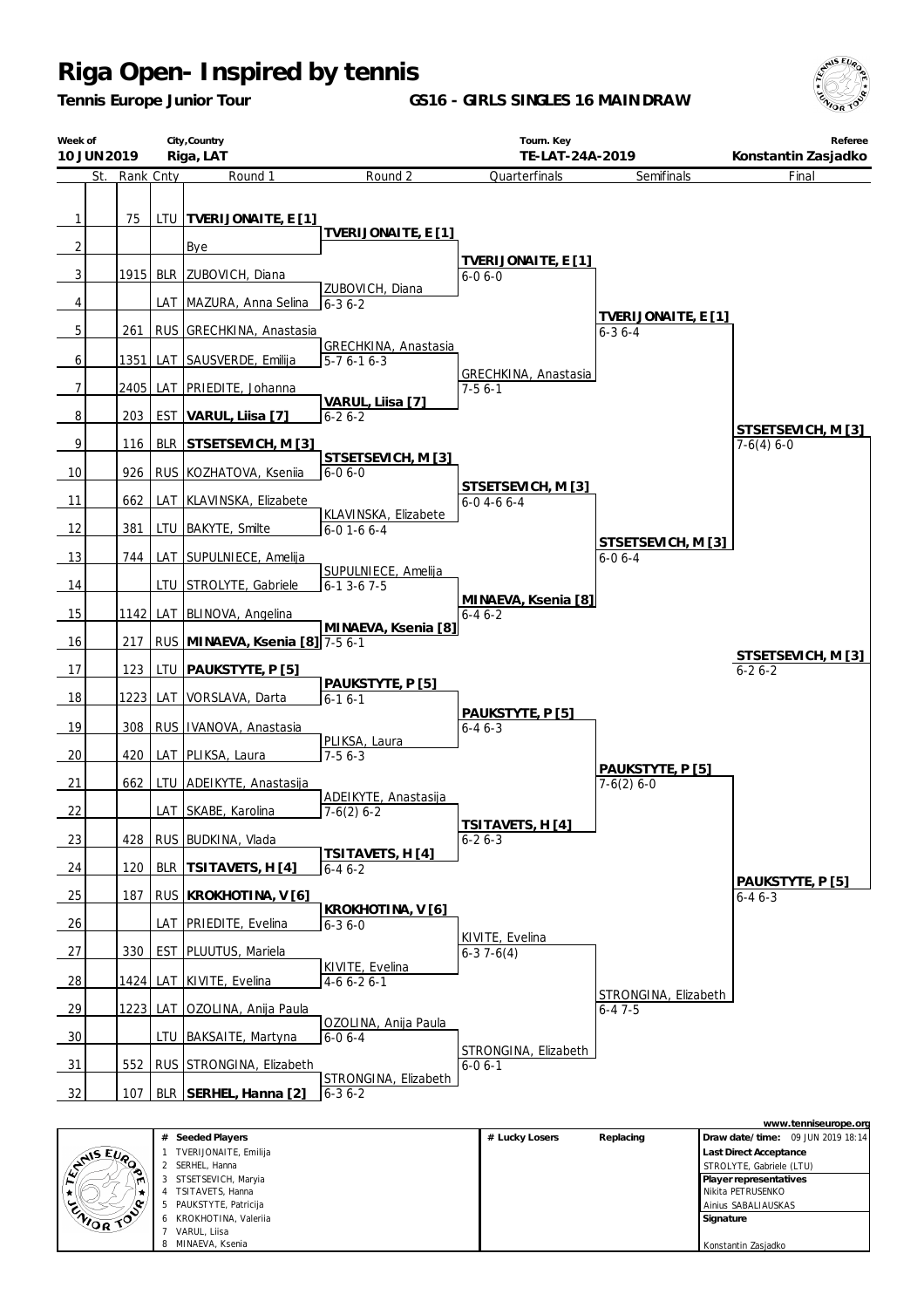*Tennis Europe Junior Tour*

**BD16 - BOYS DOUBLES 16 MAINDRAW**



| Week of<br>10 JUN 2019 | City, Country<br>Riga, LAT |     |                                                       |                                              | Tourn. Key<br>TE-LAT-24A-2019                              | Referee<br>Konstantin Zasjadko                     |  |  |
|------------------------|----------------------------|-----|-------------------------------------------------------|----------------------------------------------|------------------------------------------------------------|----------------------------------------------------|--|--|
| St.                    | Rank Cnty                  |     | Round 1                                               | Quarterfinals                                | Semifinals                                                 | Final                                              |  |  |
| $\mathbf{1}$           | 64<br>20                   |     | LTU GAUBAS, Vilius [1]<br>LTU SABALIAUSKAS, Ainius    | GAUBAS, Vilius [1]<br>SABALIAUSKAS, Ainius   |                                                            |                                                    |  |  |
| $\overline{2}$         |                            |     | Bye                                                   |                                              |                                                            |                                                    |  |  |
| $\overline{3}$         | 676<br>776                 |     | RUS   BORTNICHEK, Nikita<br>BLR   RABTSEVICH, Ian     | MATIYEVICH, Nikita                           | GAUBAS, Vilius [1]<br>SABALIAUSKAS, Ainius<br>$6 - 26 - 3$ |                                                    |  |  |
|                        | 532                        |     | BLR   MATIYEVICH, Nikita                              | PETRUSENKO, Nikita                           |                                                            |                                                    |  |  |
| 4                      |                            |     | 1548 LTU PETRUSENKO, Nikita                           | $7-6(5)$ 6-3                                 |                                                            |                                                    |  |  |
| 5 <sup>1</sup>         | 266<br>93                  |     | BLR   FEDOROV, Tikhon [3]<br>RUS SHEBEKIN, Grigory    |                                              |                                                            | DUBROUSKI, Mikhail<br>SLIZEVICH, Yahor<br>$7-56-3$ |  |  |
|                        |                            |     |                                                       | FEDOROV, Tikhon [3]<br>SHEBEKIN, Grigory     |                                                            |                                                    |  |  |
| 6                      |                            |     | Bye                                                   |                                              | DUBROUSKI, Mikhail                                         |                                                    |  |  |
| 7                      |                            |     | LAT   ROZKALNS, Haralds<br>LAT TAURINS, Kristaps Toms | DUBROUSKI, Mikhail                           | SLIZEVICH, Yahor<br>$6-37-6(2)$                            |                                                    |  |  |
| 8                      | 433<br>593                 |     | BLR   DUBROUSKI, Mikhail<br>BLR SLIZEVICH, Yahor      | SLIZEVICH, Yahor<br>$6 - 06 - 1$             |                                                            | BUTVILAS, Edas [2]                                 |  |  |
| 9                      | 433                        |     | 1201 NOR RISAN, Severin<br>NOR VILLANGER, Henrik      |                                              |                                                            | VAITIEKUNAS, Pijus<br>$4-67-5$ [10-7]              |  |  |
| 10                     | 491                        |     | FIN SOOME, Indrek<br>GER   VOLNY, Leon                | SOOME, Indrek<br>VOLNY, Leon<br>$6 - 36 - 2$ |                                                            |                                                    |  |  |
| 11                     |                            |     | Bye                                                   | CHOBANYAN, Erik [4]                          | CHOBANYAN, Erik [4]<br>KOLGANOV, Kirill<br>$6 - 46 - 4$    |                                                    |  |  |
| 12                     | 164<br>286                 |     | RUS CHOBANYAN, Erik [4]<br>KAZ KOLGANOV, Kirill       | KOLGANOV, Kirill                             |                                                            | BUTVILAS, Edas [2]                                 |  |  |
| 13                     | 1016                       | LAT | 1704 LAT KUPFERS, Reinis<br>SPAKS, Davids             |                                              |                                                            | VAITIEKUNAS, Pijus<br>W.O.                         |  |  |
| 14                     | 721                        |     | RUS   PASHKOV, Daniil<br>RUS PECHENKIN, Aleksei       | KUPFERS, Reinis<br>SPAKS, Davids<br>$7-56-1$ |                                                            |                                                    |  |  |
| 15                     |                            |     | Bye                                                   |                                              | BUTVILAS, Edas [2]<br>VAITIEKUNAS, Pijus<br>$6 - 46 - 3$   |                                                    |  |  |
| 16                     | 64<br>44                   |     | LTU BUTVILAS, Edas [2]<br>LTU VAITIEKUNAS, Pijus      | BUTVILAS, Edas [2]<br>VAITIEKUNAS, Pijus     |                                                            |                                                    |  |  |

|           |   |                       |              |           | www.tenniseurope.org              |
|-----------|---|-----------------------|--------------|-----------|-----------------------------------|
|           |   | # Seeded Players      | # Alternates | Replacing | Draw date/time: 10 JUN 2019 12:28 |
|           |   | <b>GAUBAS, Vilius</b> |              |           | <b>Last Direct Acceptance</b>     |
| LANS EURO |   | SABALIAUSKAS, Ainius  |              |           | Bye x 4                           |
| m         |   | BUTVILAS, Edas        |              |           | Player representatives            |
|           |   | VAITIEKUNAS, Pijus    |              |           | Ekaterina IVANOVA                 |
| ENIOR TOP | 3 | FEDOROV, Tikhon       |              |           | Haralds ROZKALNS                  |
|           |   | SHEBEKIN, Grigory     |              |           | Signature                         |
|           | 4 | CHOBANYAN, Erik       |              |           |                                   |
|           |   | KOLGANOV, Kirill      |              |           | Konstantin Zasjadko               |